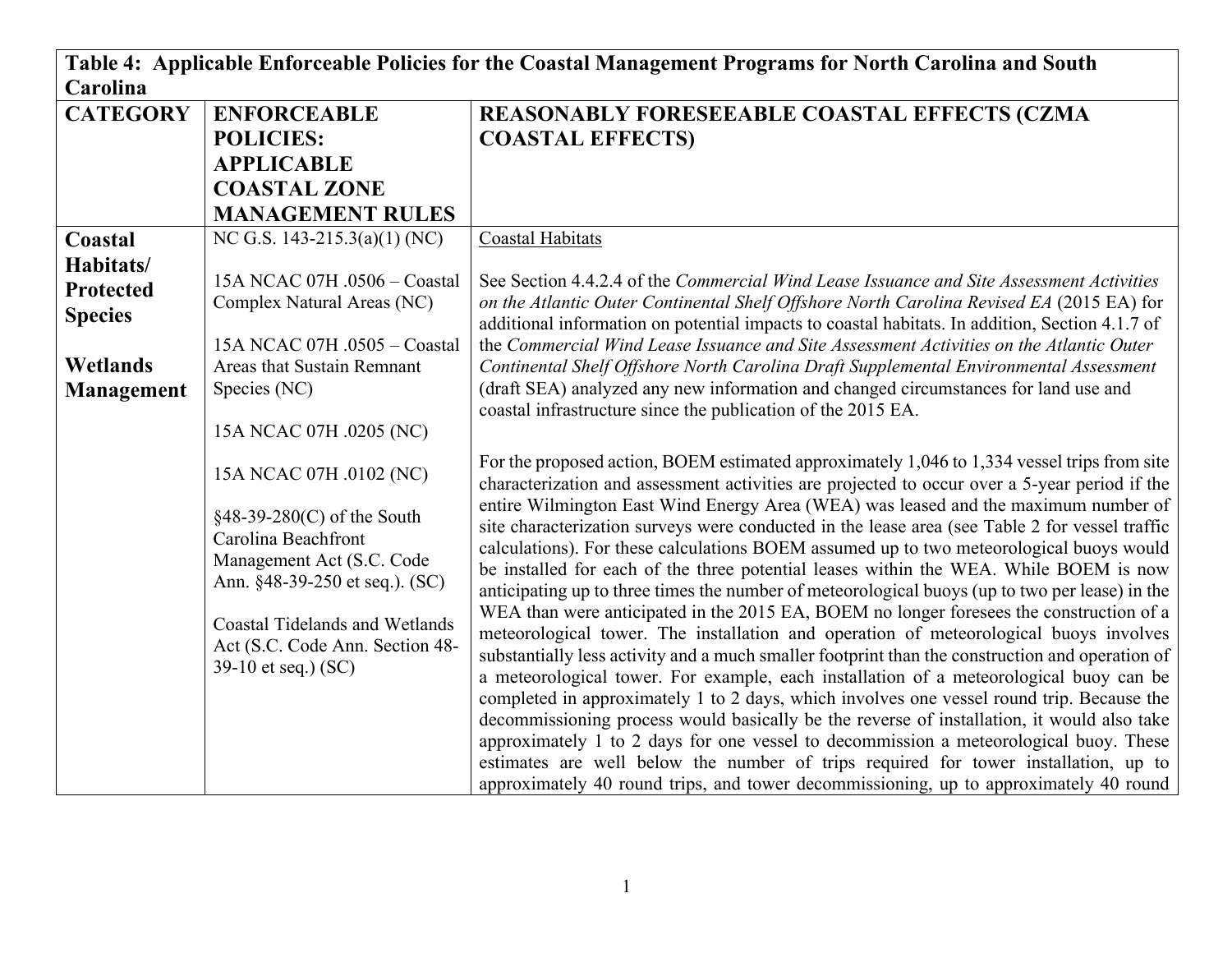trips. Additionally, total installation time for one meteorological tower would take 8 days to 10 weeks, and total decommissioning time would be 8 days to 10 weeks; therefore, impacts associated with the installation and decommissioning of the number of projected meteorological buoys would be much lower than for towers. As a result, the reasonably foreseeable site assessment activities now anticipated fall below the range considered with the 2015 EA. Indirect impacts from routine activities may occur from wake erosion caused by vessel traffic in support of the proposed action. These trips would likely be divided among Wilmington, Morehead City, Port of Georgetown, Charleston, and Southport Marina, slightly increasing traffic in already heavily used waterways. Wake erosion and sedimentation effects would be limited to approach channels and the coastal areas near ports and bays used to conduct activities. Given the existing amount and nature of vessel traffic, there would be a negligible, if any, increase to wake-induced erosion of associated channels based on the relatively small size and number of vessels associated with the proposed action. Moreover, all approach channels to these ports are armored, and speed limits would be enforced, which also helps to prevent most erosion. Several existing fabrication sites, staging areas, and ports in North Carolina and South Carolina could support site characterization surveys and the installation, operation, and decommissioning of the meteorological buoys. No expansion of these existing onshore areas is anticipated. Existing channels could accommodate the vessels anticipated to be used, and no additional dredging would be required to accommodate different vessel size(s). Moreover, no cables would be installed to shore to support the meteorological buoys. Project related vessels traveling to or from the ports for survey activities, installation, maintenance, and decommissioning of the meteorological buoys could experience spills within a channel or bay that could potentially reach shoreline areas. The impacts on coastal habitats would depend on the type of material spilled, the size and location of the spill, the meteorological conditions at the time, and the speed with which cleanup plans and equipment could be employed. These impacts are expected to be minimal because vessels are expected to comply with USCG regulations at 33 CFR Part 151 relating to the prevention and control of oil spills. Based on the distance from shore where proposed action activities would occur and the rapid evaporation and dissipation of diesel fuel, a spill occurring in the WEA would likely not contact shore. Collisions between vessels and allisions between vessels and the meteorological buoys are unlikely. However, if a vessel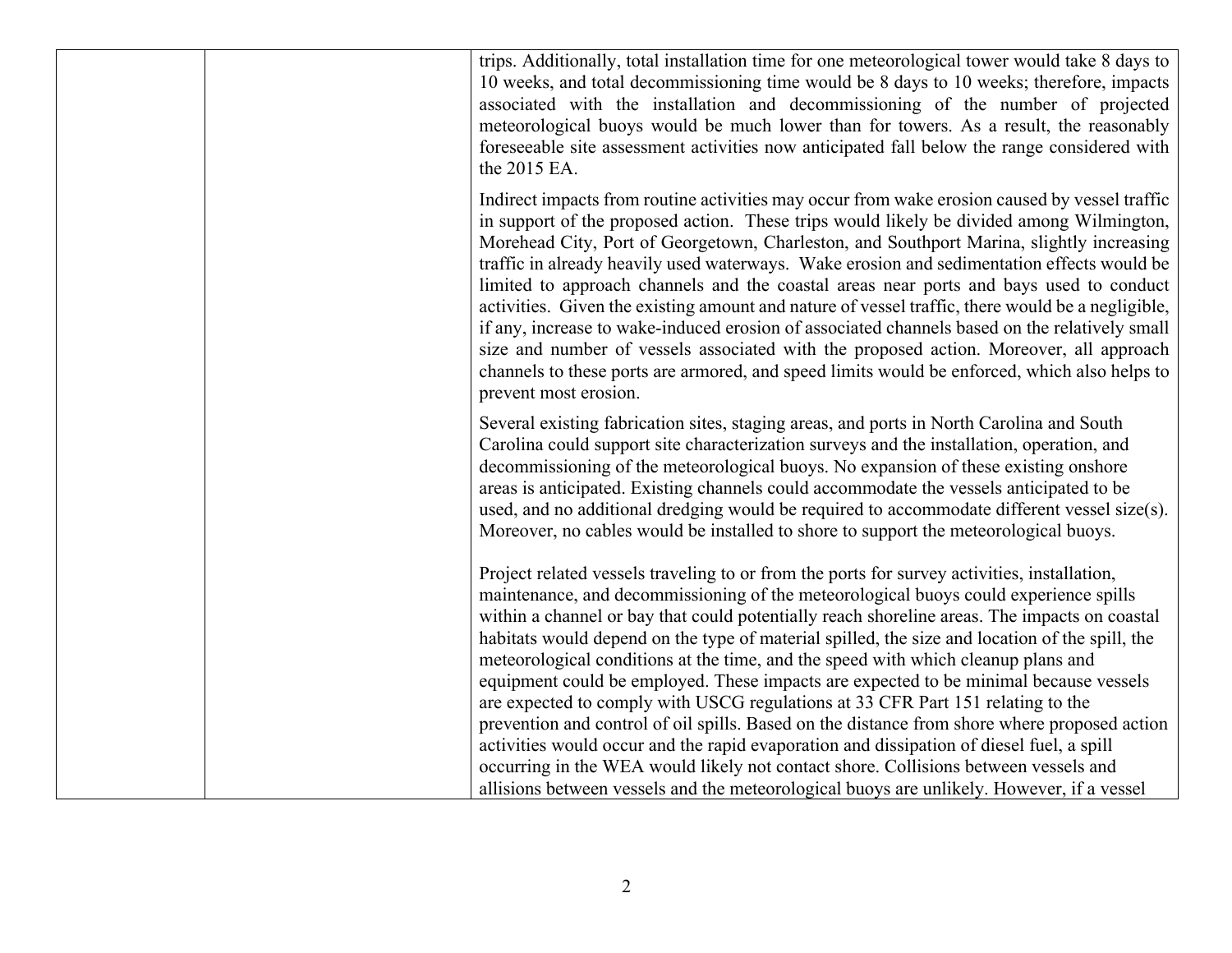| collision or allision was to occur, and in the unlikely event that a spill would result, the most<br>likely pollutant to be discharged into the environment would be diesel fuel. Diesel<br>dissipates very rapidly in the water column, then evaporates and biodegrades within a few<br>days, resulting in negligible, if detectable, impacts on the area of the spill                                                                                                                                                                                                                                                                                                                                                                                                                                                                                                           |
|-----------------------------------------------------------------------------------------------------------------------------------------------------------------------------------------------------------------------------------------------------------------------------------------------------------------------------------------------------------------------------------------------------------------------------------------------------------------------------------------------------------------------------------------------------------------------------------------------------------------------------------------------------------------------------------------------------------------------------------------------------------------------------------------------------------------------------------------------------------------------------------|
| No dunes, beaches, coastal banks, marshes, or wetlands will be altered as a result of the<br>proposed action. No proposed activities will remove, fill, dredge or alter any barrier beach,<br>wetland area, Coastal Complex Natural Area, or Costal Areas that Sustain Remnant Species<br>as defined in 15A NCAC 07H .0506 and 15A NCAC 07H .0505.                                                                                                                                                                                                                                                                                                                                                                                                                                                                                                                                |
| Marine Mammals                                                                                                                                                                                                                                                                                                                                                                                                                                                                                                                                                                                                                                                                                                                                                                                                                                                                    |
| More information on potential impacts to marine mammals can be found in Section 4.4.2.5<br>of the 2015 EA. In addition, Section 4.1.13 of the draft SEA analyzed any new information<br>and changed circumstances for Threatened and Endangered Species, Marine Mammals, and<br>Sea Turtles since the publication of the 2015 EA.                                                                                                                                                                                                                                                                                                                                                                                                                                                                                                                                                 |
| Impacts on marine mammals from site characterization activities under the proposed action<br>are covered by the analysis of the geophysical and geotechnical activities in the Atlantic<br>Geological and Geophysical Activities Programmatic Environmental Impact Statement<br>(G&G PEIS). These impacts include acoustic sound sources, vessel and equipment noise,<br>vessel traffic, trash and debris release, and accidental fuel spills. Analysis of impacts on<br>marine mammals from G&G survey activities associated with renewable energy surveys<br>concluded that:<br>•Impacts of active acoustic sound sources are expected to be minor.<br>•Impacts from vessel and equipment noise are expected to be negligible to minor.<br>•Impacts from vessel traffic are expected to be negligible.<br>•Impacts from trash and debris release are expected to be negligible. |
| •Impacts from accidental fuel spills are expected to negligible to minor<br>There could be potential effects on marine mammals from loss of water column habitat and<br>prey abundance and distribution effects. It is anticipated that effects from loss of water<br>column habitat and prey abundance and distribution effects would result in short-term<br>behavioral changes, but these effects are anticipated to be negligible.                                                                                                                                                                                                                                                                                                                                                                                                                                            |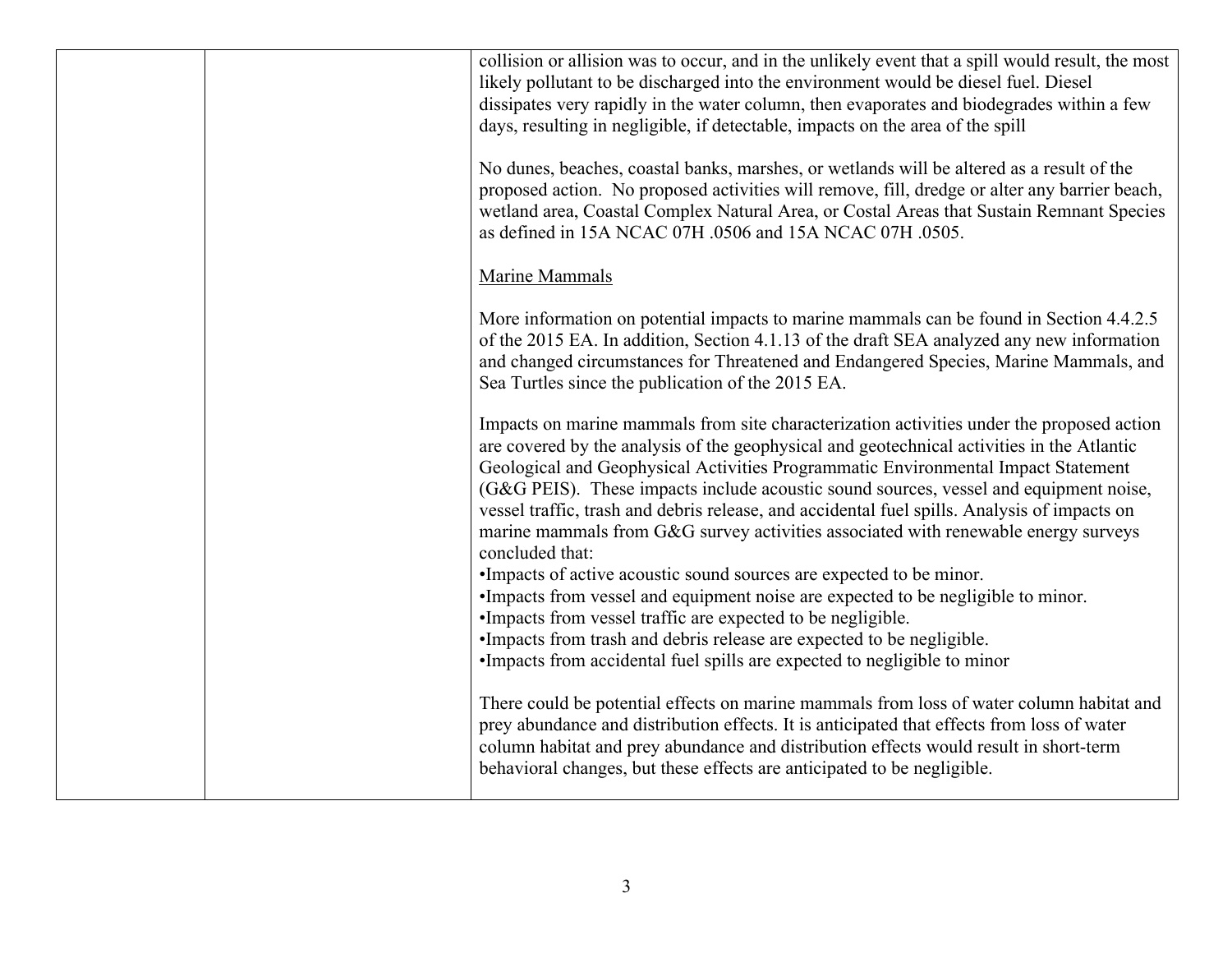| If BOEM receives a site assessment plan (SAP) that describes activities not covered in the<br>National Marine Fisheries Service (NMFS) G&G Biological Opinion (BO) or 2021<br>consultation, BOEM will consult with the NMFS (see BOEM letter to NMFS regarding<br>consultation for the proposed action and NMFS concurrence letter in Appendix E of the<br>2015 EA). The G&G BO and 2021 ESA consultation documents can be found here:<br>https://www.boem.gov/renewable-energy/nmfs-esa-consultations                                                                                                                                                                                                                                                                                                                                                                                                                                            |
|---------------------------------------------------------------------------------------------------------------------------------------------------------------------------------------------------------------------------------------------------------------------------------------------------------------------------------------------------------------------------------------------------------------------------------------------------------------------------------------------------------------------------------------------------------------------------------------------------------------------------------------------------------------------------------------------------------------------------------------------------------------------------------------------------------------------------------------------------------------------------------------------------------------------------------------------------|
| Based on the analysis in the G&G PEIS, 2021 consultation, the 2015 EA and the draft SEA,<br>effects on marine mammals, including those that are federally listed (with the exception of<br>North Atlantic right whales during the migration season from November 1 through April<br>30), from site characterization survey activities (e.g., surveys) would be negligible to minor.<br>Effects from site assessment activities (e.g., meteorological buoy installation) would be<br>negligible. Effects on North Atlantic right whales due to potential increases in vessel traffic<br>as a result of project-related activities would be minor to moderate. Effects on marine<br>mammals from non-routine events such as vessel fuel spills, even those resulting from<br>storms, would be temporary and limited in size and area of dispersal before fuel evaporated<br>and biodegraded. Therefore, these effects would be negligible to minor. |
| Standard Operating Conditions (SOCs) designed to reduce or eliminate impacts to protected<br>species (including marine mammals) originally included in the 2015 EA have been updated<br>with the mitigation measures (Project Design Criteria, or PDCs) developed with NMFS<br>during the 2021 consultation (Appendix A of the draft SEA), which covered site assessment<br>and characterization activities associated with data collection in the Atlantic OCS, including<br>the WEA. The PDCs and best management practices (BMPs) outlined in Appendix A of the<br>draft SEA will be required conditions of any leases that may be issued as a result of a lease<br>sale in the WEA. The SOCs are discussed further in Sections 4.1.14 and 5.2.1.2 of the draft<br>SEA.                                                                                                                                                                        |
| Sea Turtles                                                                                                                                                                                                                                                                                                                                                                                                                                                                                                                                                                                                                                                                                                                                                                                                                                                                                                                                       |
| More information on potential impacts to sea turtles can be found in Section 4.4.2.6 of the<br>2015 EA. In addition, Section 4.1.13 of the draft SEA analyzed any new information and<br>changed circumstances for Threatened and Endangered Species, Marine Mammals, and Sea<br>Turtles since the publication of the 2015 EA.                                                                                                                                                                                                                                                                                                                                                                                                                                                                                                                                                                                                                    |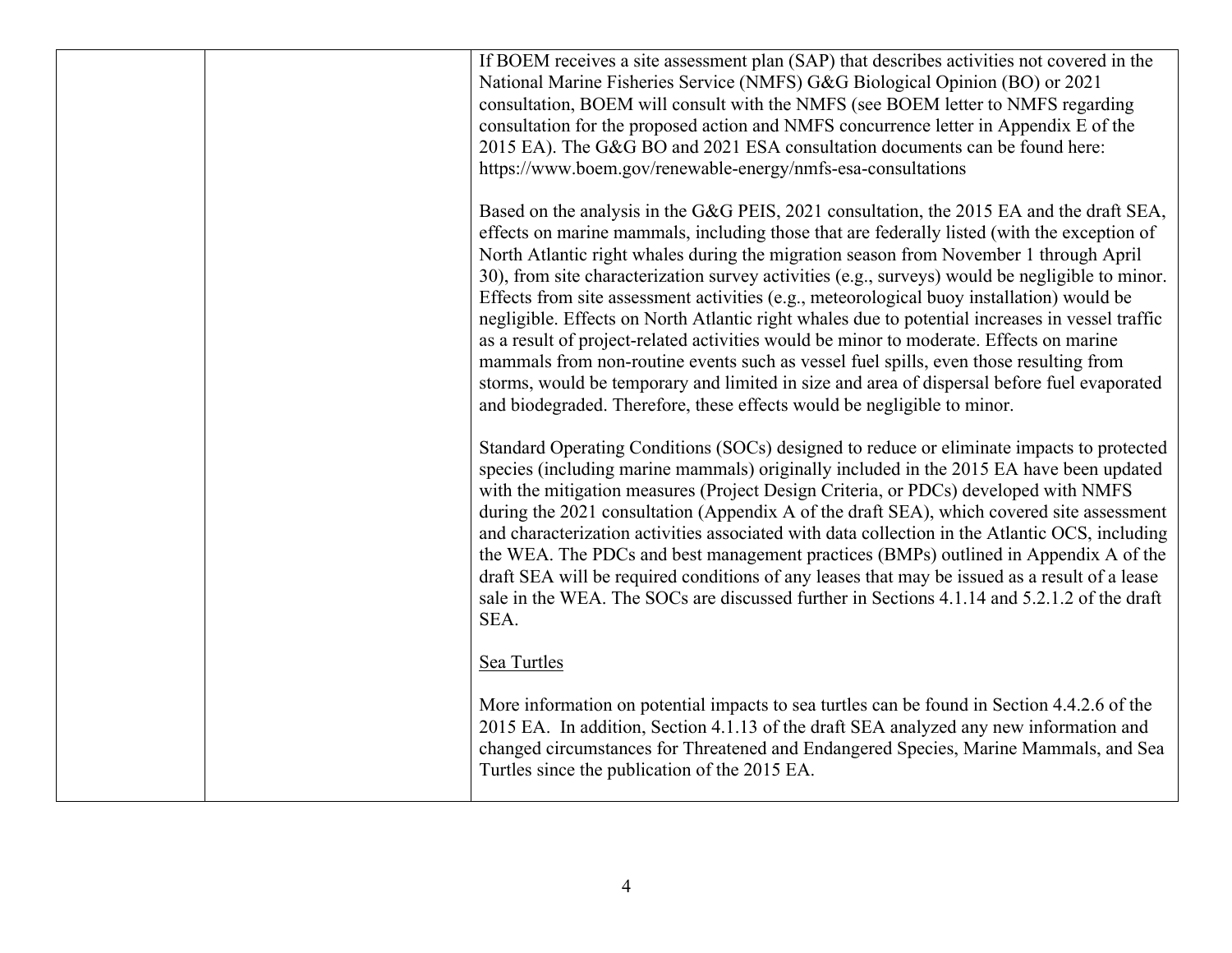| The G&G PEIS identifies five species of sea turtles that occur in the Mid-Atlantic and<br>South Atlantic Planning areas, including offshore North Carolina. These include the<br>loggerhead turtle (Caretta caretta), green turtle (Chelonia mydas), hawksbill turtle<br>(Eretmochelys imbricata), Kemp's ridley turtle (Lepidochelys kempii), and leatherback<br>turtle (Dermochelys coriacea). All five of these species are federally listed as threatened or<br>endangered under the Endangered Species Act (ESA).                                                                                                                                                                                                                                                                                                                                                                                                                                                                                                                                                                                                                                                                                                                                                                                             |
|--------------------------------------------------------------------------------------------------------------------------------------------------------------------------------------------------------------------------------------------------------------------------------------------------------------------------------------------------------------------------------------------------------------------------------------------------------------------------------------------------------------------------------------------------------------------------------------------------------------------------------------------------------------------------------------------------------------------------------------------------------------------------------------------------------------------------------------------------------------------------------------------------------------------------------------------------------------------------------------------------------------------------------------------------------------------------------------------------------------------------------------------------------------------------------------------------------------------------------------------------------------------------------------------------------------------|
| The impacts analyzed in the G&G PEIS include acoustic sound sources, vessel and<br>equipment noise, vessel traffic, trash and debris release, and accidental fuel spills. Activities<br>associated with the proposed action analyzed in the 2015 EA that may affect federally listed<br>sea turtles include, loss of habitat (water column habitat and benthic habitat), and prey<br>abundance and distribution effects during meteorological buoy installation, operation, and<br>decommissioning. NMFS's G&G BO determined that sea turtles would not be jeopardized<br>by these activities, concluding BOEM's ESA Section $7(a)(2)$ consultation obligations. The<br>2013 biological opinion in effect at the time of the 2015 EA expired in 2020. On October<br>24, 2018, BOEM requested reinitiation of consultation on offshore wind data collection<br>activities in the Atlantic OCS, including the activities considered in the draft SEA. The new<br>consultation concluded with a Letter of Concurrence (LoC) from NMFS on June 29, 2021.<br>NMFS conclude that with implementation of the PDCs and BMPs (Appendix A of the draft<br>SEA), data collection activities covered in the consultation may affect, but are not likely to<br>adversely affect, listed species or designated critical habitat. |
| Potential increases in recreational fishing vessels in the area around buoys could result in<br>fuel spills. Additionally, storms may cause allisions and collisions that could result in a fuel<br>spill; however, the storm conditions would cause the spill and its effects to dissipate faster.<br>Overall impacts on sea turtles from diesel spills resulting from collisions and allisions,<br>should they occur, are expected to be minimal and temporary, and would therefore be<br>considered negligible.                                                                                                                                                                                                                                                                                                                                                                                                                                                                                                                                                                                                                                                                                                                                                                                                 |
| Reasonably foreseeable activities resulting from lease issuance would be limited to site<br>characterization surveys (e.g., geophysical and geotechnical surveys) and the installation of<br>meteorological and oceanographic buoys. These activities are included within the activities<br>for which BOEM has a completed an ESA Section 7 consultation (NMFS G&G BO).<br>Survey plans from a lease(s) in the WEA would be reviewed to ensure that they are wholly<br>consistent with the programmatic consultation.                                                                                                                                                                                                                                                                                                                                                                                                                                                                                                                                                                                                                                                                                                                                                                                              |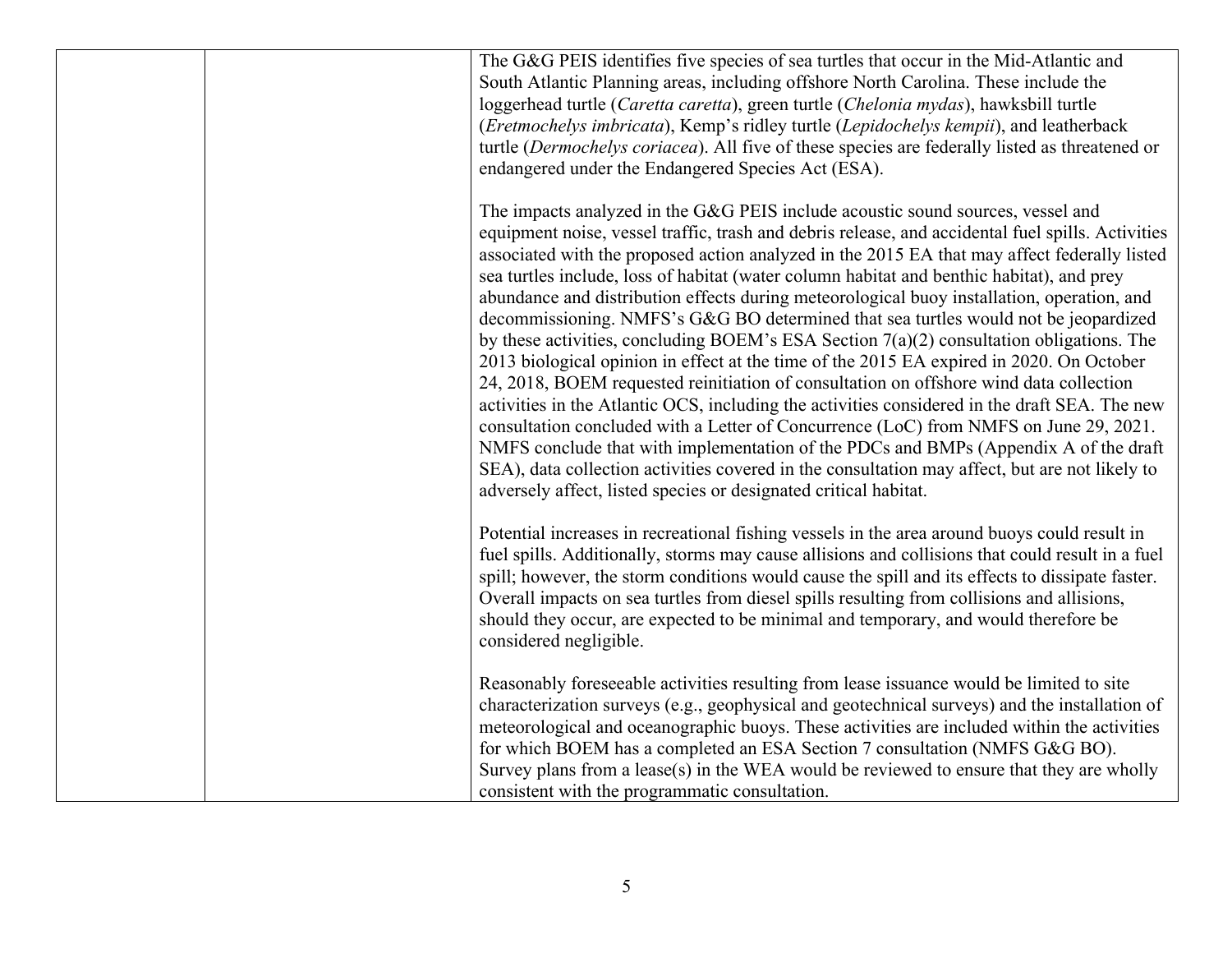|                                                                                 |                                                                                                                                                                                                    | Based on analyses by BOEM, and consistent with the NMFS G&G BO, BOEM concludes<br>that impacts on sea turtles from site characterization surveys would be negligible to minor.<br>Additionally, BOEM has determined that there would be no adverse modification to<br>loggerhead sea turtle critical habitat as a result of the surveying activities under the<br>proposed action. In regard to site assessment activities, BOEM concludes that there would<br>be no adverse modification to loggerhead sea turtle critical habitat, as there is no overlap<br>between the potential lease area and designated loggerhead sea turtle critical habitat.<br>SOCs designed to reduce or eliminate impacts to protected species (including sea turtles)<br>originally included in the 2015 EA have been updated with the mitigation measures (Project<br>Design Criteria, or PDCs) developed with NMFS during the 2021 consultation (Appendix A<br>of the draft SEA), which covered site assessment and characterization activities associated<br>with data collection in the Atlantic OCS, including the WEA. The SOCs are discussed<br>further in Sections 4.1.14 and 5.2.1.2 of the draft SEA. |
|---------------------------------------------------------------------------------|----------------------------------------------------------------------------------------------------------------------------------------------------------------------------------------------------|-----------------------------------------------------------------------------------------------------------------------------------------------------------------------------------------------------------------------------------------------------------------------------------------------------------------------------------------------------------------------------------------------------------------------------------------------------------------------------------------------------------------------------------------------------------------------------------------------------------------------------------------------------------------------------------------------------------------------------------------------------------------------------------------------------------------------------------------------------------------------------------------------------------------------------------------------------------------------------------------------------------------------------------------------------------------------------------------------------------------------------------------------------------------------------------------------|
| <b>Energy and</b><br><b>Offshore</b><br><b>Wind Energy</b><br><b>Facilities</b> | NC G.S. 113A-103 (NC)<br>15A NCAC 07H .0106 (NC)<br>15A NCAC 07H .0208 (NC)<br>15A NCAC 07H .0309 (NC)<br>15A NCAC 07M .0401 (NC)<br>Chapter 160A and Chapter 153A<br>of the General Statutes (NC) | The proposed action does not include the consideration or approval of any commercial wind<br>energy facility. The purpose of the proposed action is to assess the wind resources in the<br>lease area and characterize the environmental and socioeconomic resources and conditions<br>so that a lessee can determine whether the site is suitable for future commercial<br>development and, if so, submit a Construction and Operations Plan (COP) for BOEM<br>review. No entity is currently in a position to submit a COP (as no entity has yet been<br>awarded a lease or acquired the necessary leasehold information to formulate such a plan).<br>Since the specific information contained in such a plan would be determined by the<br>reasonably foreseeable environmental consequences associated with the development of a<br>lease, no coastally dependent energy facilities are anticipated to be constructed as a result of<br>the proposed action; and no wind power generation facilities will be part of the proposed<br>activities.                                                                                                                                         |
|                                                                                 | <b>SC SECTION 48-39-80</b><br>Chapter $IV(B)$<br>The South Carolina Coastal<br>Management Act (Act 123 of the<br>1977 South Carolina General                                                       |                                                                                                                                                                                                                                                                                                                                                                                                                                                                                                                                                                                                                                                                                                                                                                                                                                                                                                                                                                                                                                                                                                                                                                                               |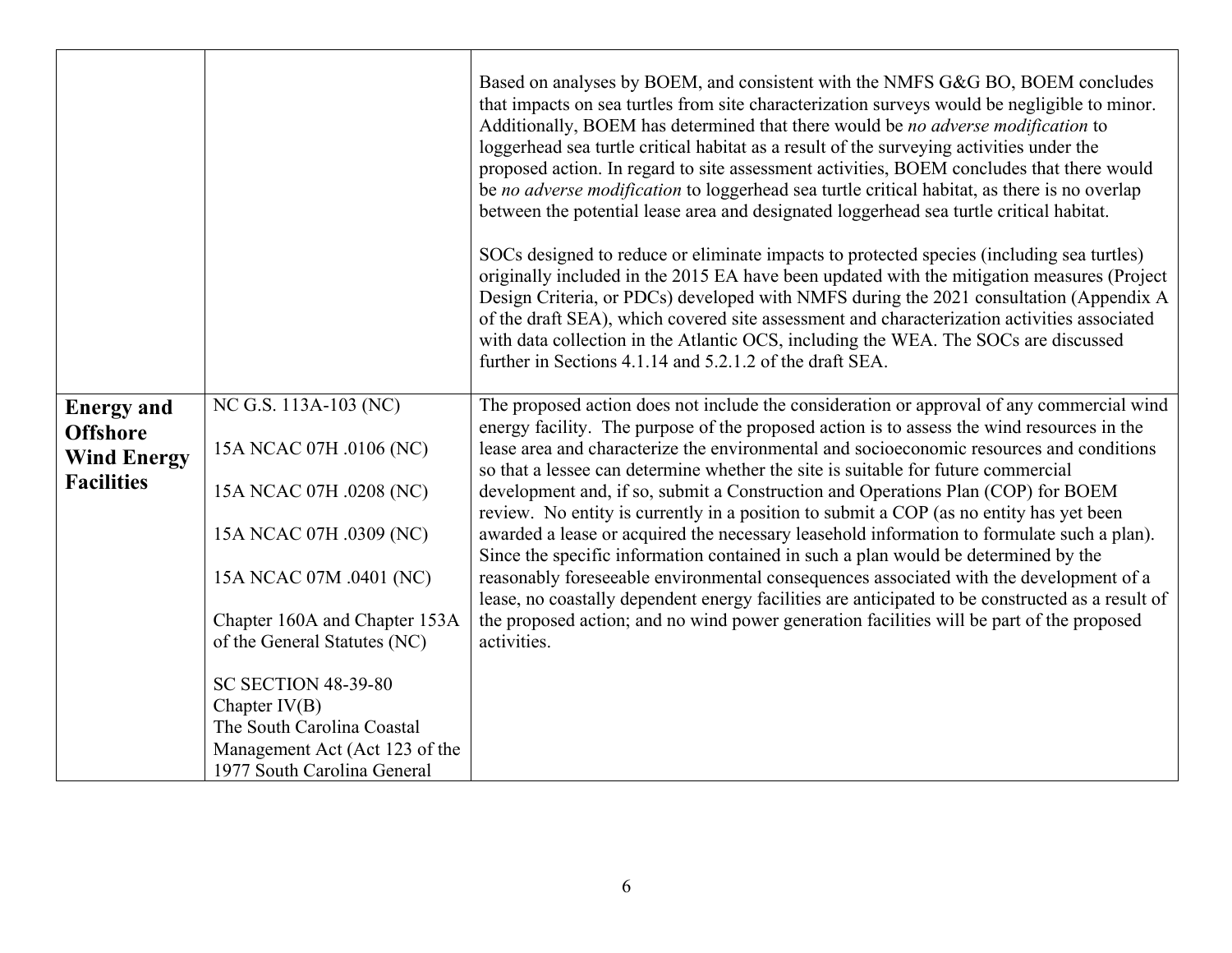|                   | Assembly) Updated July 1995                                                                                                                                                    |                                                                                                                                                                                                                                                                                                                                                                                                                                                                                                                                                                                                                                                                                                          |
|-------------------|--------------------------------------------------------------------------------------------------------------------------------------------------------------------------------|----------------------------------------------------------------------------------------------------------------------------------------------------------------------------------------------------------------------------------------------------------------------------------------------------------------------------------------------------------------------------------------------------------------------------------------------------------------------------------------------------------------------------------------------------------------------------------------------------------------------------------------------------------------------------------------------------------|
|                   | (SC)                                                                                                                                                                           |                                                                                                                                                                                                                                                                                                                                                                                                                                                                                                                                                                                                                                                                                                          |
| <b>Fisheries</b>  | <b>Article 7 Coastal Zone</b>                                                                                                                                                  | See Section 4.4.4.5 of the 2015 EA for more information on potential impacts to                                                                                                                                                                                                                                                                                                                                                                                                                                                                                                                                                                                                                          |
| <b>Management</b> | Management Act § 113A-113.<br>$(9)$ (NC)                                                                                                                                       | commercial and recreational fisheries. In addition, Section 4.1.3 of the draft SEA analyzed<br>any new information and changed circumstances for commercial and recreational fisheries<br>since the publication of the 2015 EA.                                                                                                                                                                                                                                                                                                                                                                                                                                                                          |
|                   | Wildlife and Fisheries Management<br>III-43 The South Carolina<br>Coastal Management Act (Act<br>123 of the 1977 South Carolina<br>General Assembly) Updated July<br>1995 (SC) | See Section 4.4.2.7 of the 2015 EA for more information on potential impacts to finfish and<br>essential fish habitat. In addition, Section 4.1.2 of the draft SEA analyzed any new<br>information and changed circumstances for finfish and essential fish habitat since the<br>publication of the 2015 EA.                                                                                                                                                                                                                                                                                                                                                                                             |
|                   |                                                                                                                                                                                | Employment in commercial fisheries in North Carolina is relatively low compared to other<br>states: employment in commercial fisheries is approximately 0.15% of the employment<br>level in commercial fisheries nationwide. Fishing communities in North Carolina tend to be<br>small rural ports. The majority of landings occur inside the Outer Banks and barrier islands.<br>Important commercial species in North Carolina include white shrimp, southern flounder,<br>summer flounder, brown shrimp, Atlantic croaker, and quahog clam.                                                                                                                                                           |
|                   |                                                                                                                                                                                | In 2014, commercial fishing landings in North Carolina totaled approximately \$94 million,<br>26% of which originated in areas greater than 3 miles from shore.                                                                                                                                                                                                                                                                                                                                                                                                                                                                                                                                          |
|                   |                                                                                                                                                                                | In 2014, North Carolina ranked second nationally for total harvest in the recreational fishing<br>sector and had almost 5 million angler trips (a measure of recreational fishing effort). This<br>ranked third among U.S. states, behind only Florida and California.                                                                                                                                                                                                                                                                                                                                                                                                                                   |
|                   |                                                                                                                                                                                | As discussed in the G&G PEIS, site characterization surveys associated with renewable<br>energy have the potential to affect commercial and recreational fisheries through active<br>acoustic sound sources, vessel traffic, seafloor disturbance, trash and debris, and accidental<br>fuel spills. There would be an increased potential for a localized and temporary decrease in<br>catchability of one or more commercial fish species. Overall, impacts associated with active<br>acoustic sound generated from G&G activities are not expected to adversely affect<br>aggregate commercial fishery landings. Impacts on commercial fisheries from active<br>acoustic sound sources would be minor. |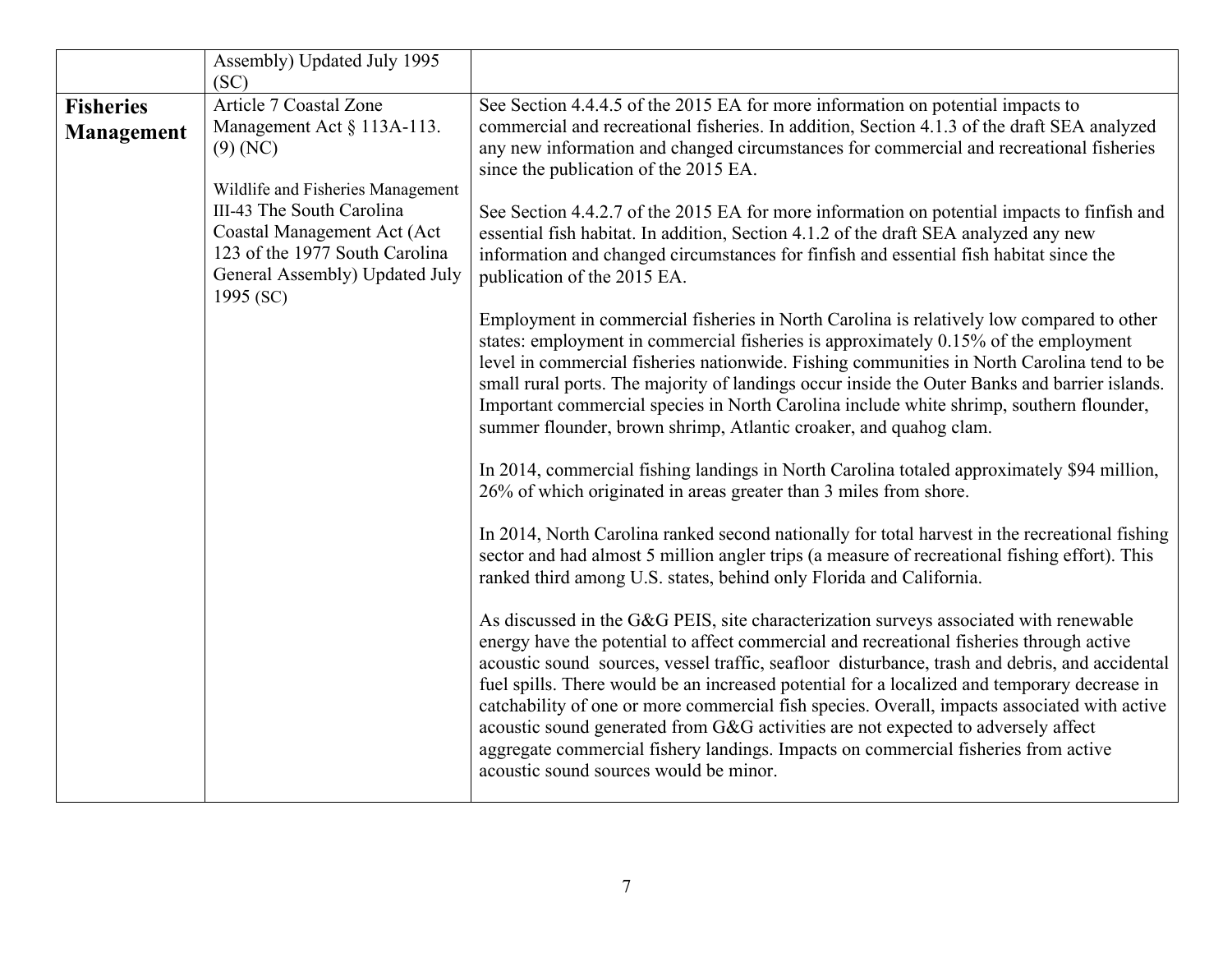|                      |                                                                                                                                                                                                                                           | Site assessment activities would also add vessel traffic to that analyzed in the G&G Final<br>PEIS. The level of additional traffic is low relative to current traffic levels in the affected<br>area (see Section 4.4.3.3 of the 2015 EA).<br>Based on the relative importance of the analyzed WEA for local fisheries, the low levels of<br>vessel traffic expected to be associated with site characterization surveys and site<br>assessment activities, and the potential impact drivers from these activities, BOEM<br>concludes that the impacts would be negligible to minor for both North Carolina and South<br>Carolina.                                                                                                                                                                                                                                                                                                                                                                                                                                                                                                                                                                                                                                                       |
|----------------------|-------------------------------------------------------------------------------------------------------------------------------------------------------------------------------------------------------------------------------------------|-------------------------------------------------------------------------------------------------------------------------------------------------------------------------------------------------------------------------------------------------------------------------------------------------------------------------------------------------------------------------------------------------------------------------------------------------------------------------------------------------------------------------------------------------------------------------------------------------------------------------------------------------------------------------------------------------------------------------------------------------------------------------------------------------------------------------------------------------------------------------------------------------------------------------------------------------------------------------------------------------------------------------------------------------------------------------------------------------------------------------------------------------------------------------------------------------------------------------------------------------------------------------------------------|
| <b>Public Access</b> | NC G.S. 113A-134.3 (NC)<br>15A NCAC 07H .0301 (NC)<br>$IV-41$<br>Section 48-39-150<br>(Section 15(A) (5) South Carolina<br>Coastal Management Act (Act<br>123 of the 1977 South Carolina<br>General Assembly) Updated July<br>$1995$ (SC) | No direct impacts on wetlands or other coastal habitats would occur from routine activities<br>in the WEA due to the distance (approximately 15 nm) of the WEA from shore.<br>Additionally, existing ports or industrial areas in North Carolina and South Carolina are<br>expected to be used in support of the proposed project. No expansion of existing facilities is<br>expected to occur as a result of the proposed action. Indirect impacts from routine activities<br>may occur from wake erosion and associated added sediment caused by increased traffic in<br>support of the proposed action. Given the volume and nature of existing vessel traffic in the<br>area, a negligible increase of wake-induced erosion may occur. Should an incidental diesel<br>fuel spill occur as a result of the proposed action, the impacts on coastal habitats are<br>expected to be negligible. The proposed action is not anticipated to restrict public use and<br>general enjoyment of the water's edge. See Section 4.4.2.4 of the 2015 EA for additional<br>information on Coastal Habitats. In addition, Section 4.1.7 of the draft SEA analyzed any<br>new information and changed circumstances for land use and coastal infrastructure since the<br>publication of the 2015 EA. |
|                      |                                                                                                                                                                                                                                           | BOEM does not anticipate impacts to public recreation areas in North Carolina and South<br>Carolina as a result of the proposed action. No new onshore coastal structures would be<br>built if the proposed action is implemented, and the amount of associated vessel traffic is<br>expected to be small, thereby limiting the number of potential spills. Additionally, because<br>the WEA is proposed to be located approximately 15 nm offshore, and no meteorological<br>towers are anticipated to be constructed as a result of the proposed action, there would be no<br>visual impacts on recreational resources. Impacts may occur as a result of the proposed<br>action from marine trash and debris. However, it is unlikely that this debris would be<br>differentiated from other sources of trash in the area. See Section 4.4.4.4 of the 2015 EA<br>for additional information on potential impacts to public recreation areas. In addition,                                                                                                                                                                                                                                                                                                                               |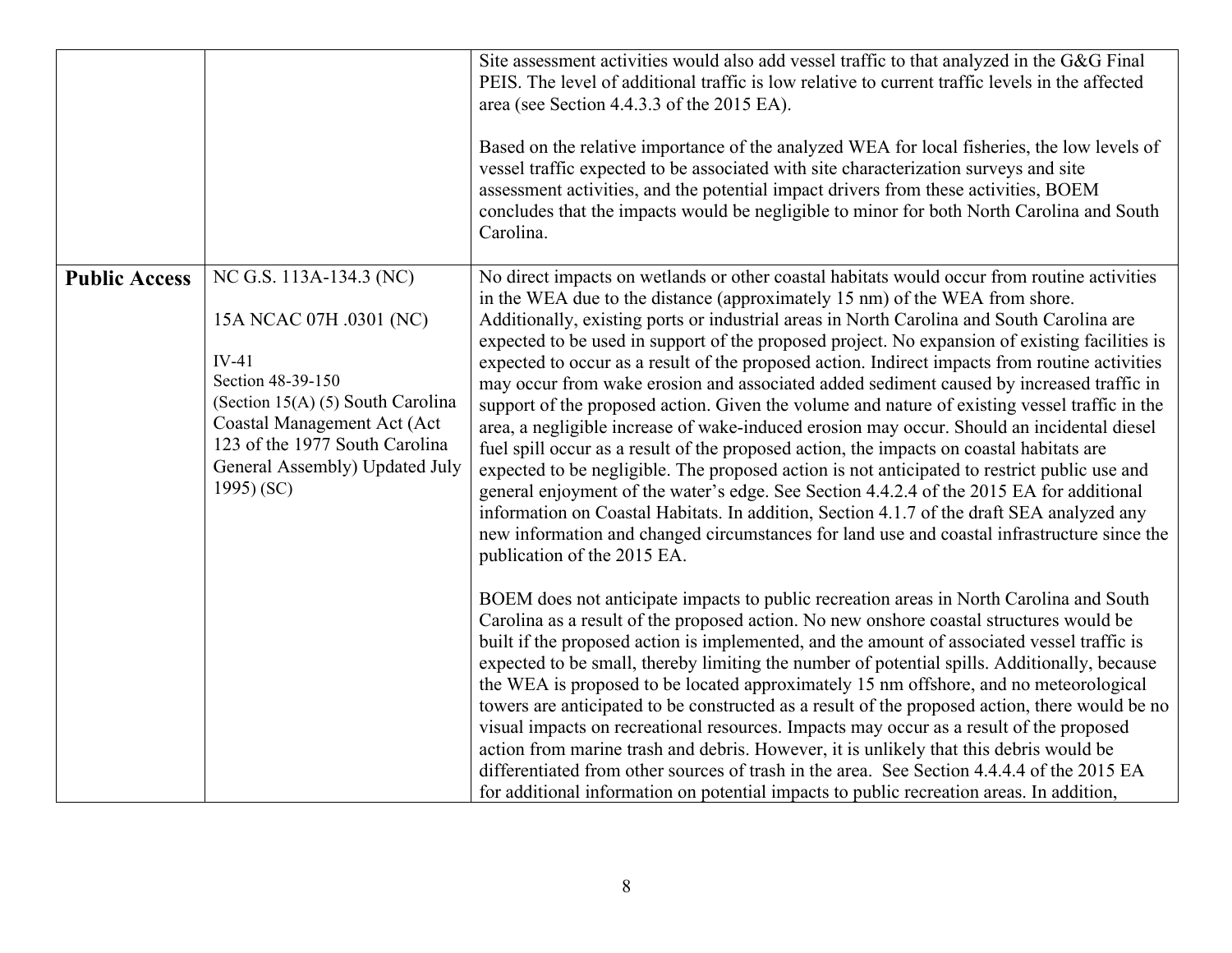|                  |                                                                                                                                                                                                                                                                                                  | Section 4.1.9 of the draft SEA analyzed any new information and changed circumstances<br>for public recreation areas since the publication of the 2015 EA.                                                                                                                                                                                                                                                                                                                                                                                                                                                                                                                                                                                                                                                                                                                                                                                                                                                                                                                                                                                                                                                                                                                                       |
|------------------|--------------------------------------------------------------------------------------------------------------------------------------------------------------------------------------------------------------------------------------------------------------------------------------------------|--------------------------------------------------------------------------------------------------------------------------------------------------------------------------------------------------------------------------------------------------------------------------------------------------------------------------------------------------------------------------------------------------------------------------------------------------------------------------------------------------------------------------------------------------------------------------------------------------------------------------------------------------------------------------------------------------------------------------------------------------------------------------------------------------------------------------------------------------------------------------------------------------------------------------------------------------------------------------------------------------------------------------------------------------------------------------------------------------------------------------------------------------------------------------------------------------------------------------------------------------------------------------------------------------|
| Water<br>Quality | 15A NCAC 07M .0801 (NC)<br>NC G.S. 113A-102(b) (NC)<br>15A NCAC 07H .0602 (NC)<br>S.C. Regulation 61-68<br>Stormwater Management and<br>Sediment Reduction Act (72-<br>300), Sections 401 and 402 of<br>the Federal Water Pollution<br><b>Control Act Amendments</b><br>(Public Law 92-500) (SC) | The routine activities associated with the proposed action that would impact coastal and<br>marine water quality include vessel discharges (including bilge and ballast water and<br>sanitary waste), drilling, coring, bottom sampling, and meteorological buoy installation and<br>removal. Additional information on water quality and impacts to coastal and marine water<br>quality can be found in Section 4.4.1.2 of the 2015 EA. In addition, Section 4.1.6 of the<br>draft SEA analyzed any new information and changed circumstances for public recreation<br>areas since the publication of the 2015 EA.<br>The potential water quality impacts that could occur as a result of site characterization $G & G$<br>activities were previously analyzed and found to be negligible in the G&G PEIS. Bilge and<br>ballast water, which could contain petroleum products and metals from oily bilge residues,<br>are regulated by USCG Ballast Water Discharge Standards emanating from the<br>requirements for the management of ballast water (33 CFR part 151 subpart D). Survey<br>vessels would likely have holding tanks for sanitary waste, and would not discharge<br>untreated sanitary waste within federal or state waters.                                                     |
|                  |                                                                                                                                                                                                                                                                                                  | Meteorological and oceanographic data collection buoys are described in Section 3.2.2 of<br>the 2015 EA. The installation of such equipment would disturb the seabed via anchoring.<br>Because the equipment is compact, only small, local changes in water quality (such as<br>increased turbidity) in the vicinity of the structures would occur. These small changes<br>would most likely occur over approximately 30 to 40 square feet (3 to 4 square meters) in<br>the vicinity of the equipment, assuming the area of influence is approximately 3 feet (1)<br>meter) above the equipment, with a radius of about twice the height of the equipment. These<br>impacts would be limited to installation of the buoys and would cease during their<br>operation. Additional discussion on increased sediment concentration (as a proxy for<br>turbidity) in the water column is found in Section 4.4.2 of the 2015 EA. Installation of the<br>meteorological buoys would be covered by the U.S. Army Corps of Engineers (USACE)<br>Nationwide Permit (NWP) 5. NWP 5 covers the placement of scientific measurement<br>devices such as staff gauges, tide gauges, water recording devices, water quality testing and<br>improvement devices, meteorological stations, and similar structures. |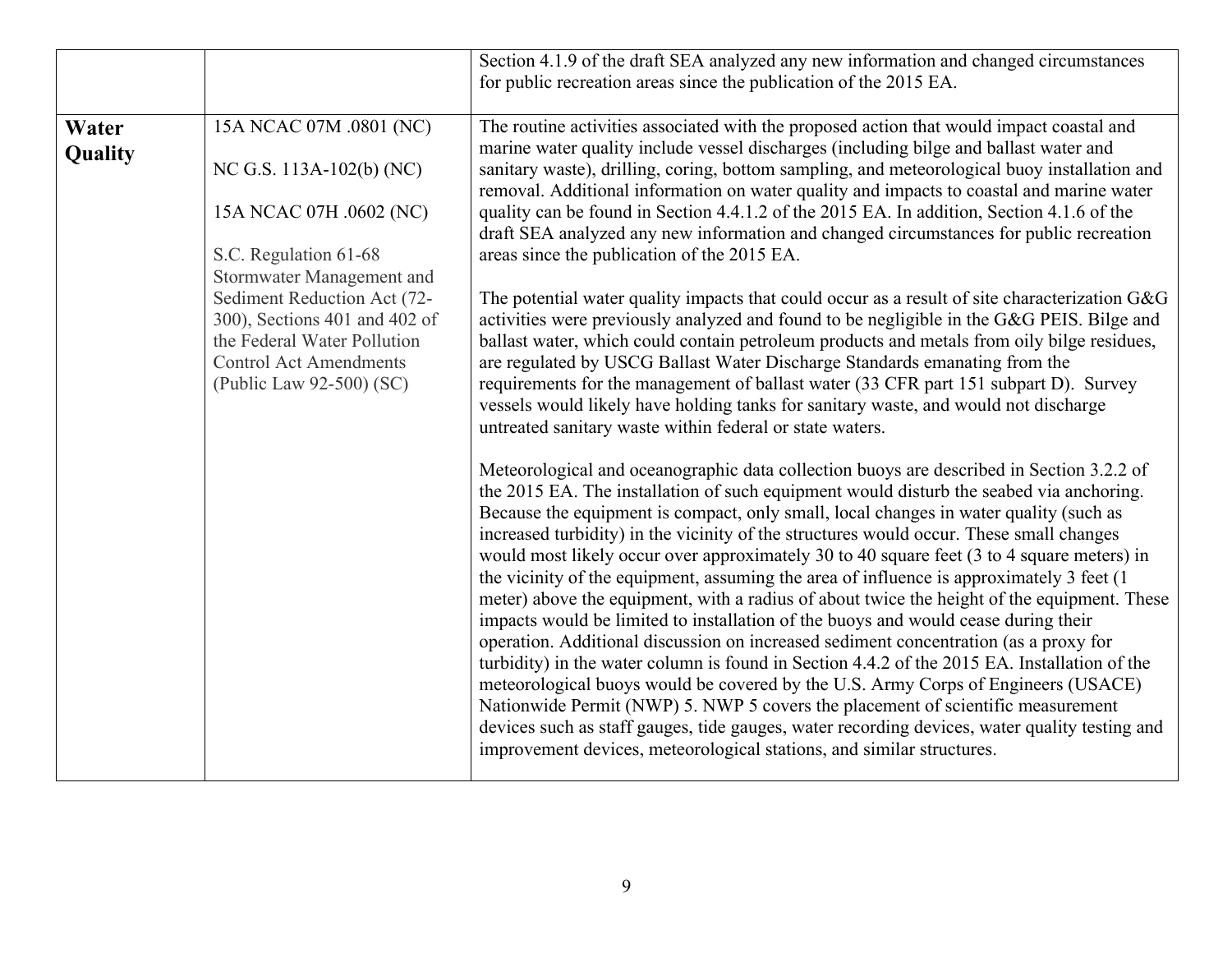The water quality effects of non-routine events such as storms, allisions/collisions, and spills are described in Section 3.3 of the 2015 EA. Storms would be the primary non-routine event that could affect the water quality of the proposed action area. Waves and currents associated with seasonal storm events, particularly hurricanes, have the potential to cause seabed mobility in the proposed action area that can result in erosion, transport, or resuspension and deposition of sediments. Impacts on water quality from accidental spills of oils, lubricants, and/or releases of solid debris or trash could also occur during proposed action installation or decommissioning of the meteorological buoys. Most equipment on the meteorological buoys would be powered by batteries charged by small wind turbines and solar panels. A diesel spill could occur as a result of allisions, collisions, accidents, or natural events. If a vessel collision occurs and if the collision leads to major hull damage, a diesel spill could occur. The amount of diesel fuel that could be released by a marine vessel involved in a collision would depend on the type of vessel and severity of the collision; typically, smaller spills may occur—the average spill volume between 2000 and 2009 was 88 gallons. However, these small, localized impacts would be reduced significantly during operation of the buoys because vessels would be needed only for periodic maintenance. These releases would cause minimal environmental consequences to water quality and would be spatially and temporally limited to the vicinity of the point of release.

The instrumentation used for site characterization is self-contained, so there would be no discharges to affect the water quality in the WEA. Operational discharges in federal and state waters are strictly regulated. Although there would be operational discharges from vessels during site characterization surveys, oceanic circulation would disperse, dilute, and biodegrade vessel discharges, so impacts on water quality would be minor. The disturbance to the seabed during installation, as well as decommissioning, of the buoys would cause small, localized impacts on the water quality in the vicinity of the structures. However, these small, localized impacts would cease during operation (and after removal activities) of the buoys. Because collisions and allisions occur infrequently and rarely result in a spill, the risk of a spill would be small. In the unlikely event of a fuel spill, minimal impacts would result, because the spill would very likely be small and the fuel spillage would biodegrade within a short time. As a result, the potential impacts on water quality are not expected to be significant. Therefore, impacts on harbors, ports, coastal areas, and the WEA from point source and nonpoint source pollution including vessel discharges, seabed disturbance, and potential spills associated with the proposed action would be minor.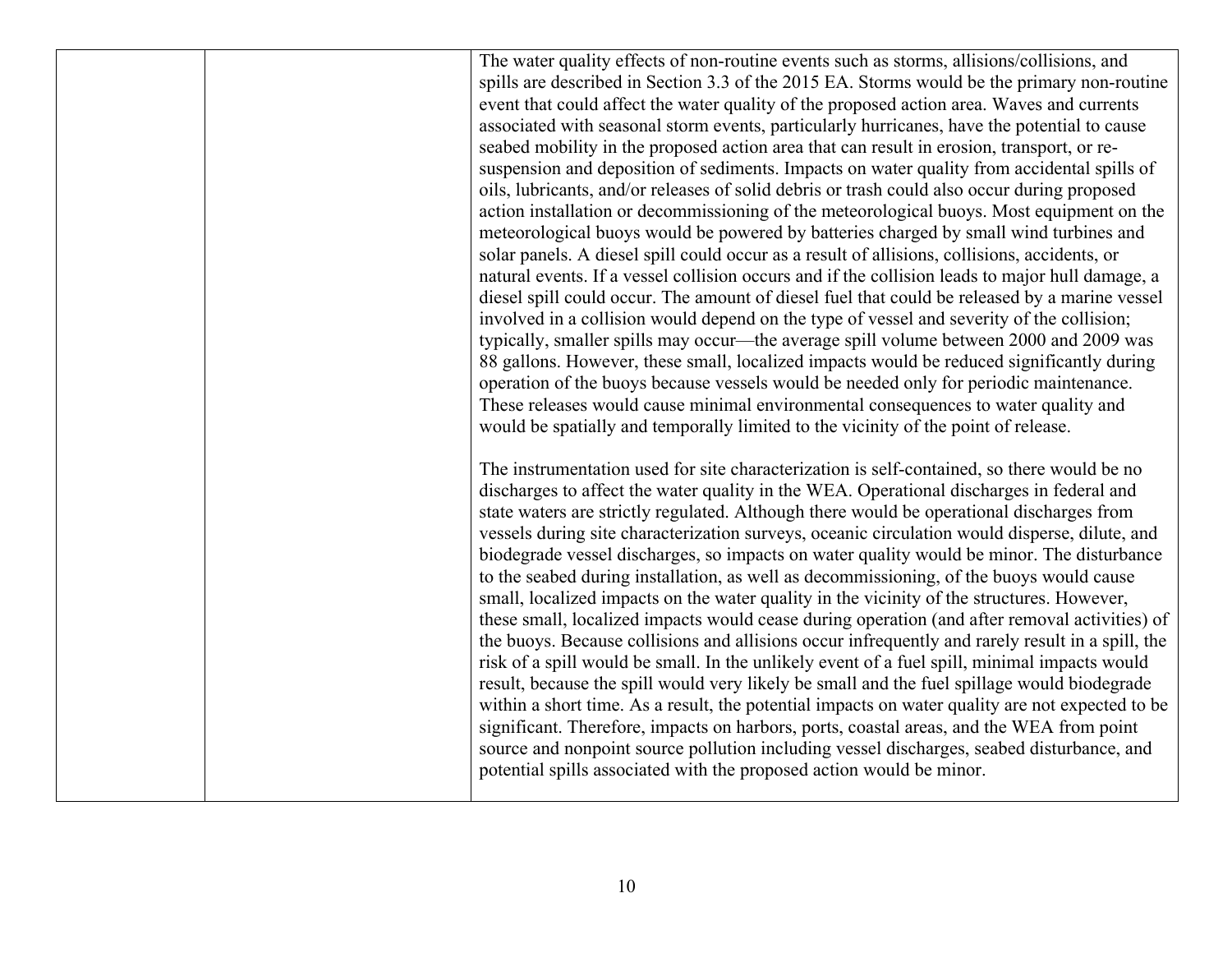| <b>Air Quality</b> | S.C. Regulation 61-62.5 - Air<br><b>Pollution Control Standards</b><br>National Clean Air Act, as<br>amended (P.L. 91-604) (SC) | Air quality impacts that could result from site characterization activities under the proposed<br>action were evaluated in the G&G PEIS and impacts on air quality were found to be<br>negligible. Section 4.4.1.1 of the 2015 EA includes a more area-specific evaluation of air<br>quality impacts associated with G&G activities, along with an evaluation of air quality<br>impacts associated with site assessment activities. In addition, Section 4.1.5 of the draft<br>SEA analyzed any new information and changed circumstances for Air Quality since the<br>publication of the 2015 EA.                                                                                                                                                      |
|--------------------|---------------------------------------------------------------------------------------------------------------------------------|---------------------------------------------------------------------------------------------------------------------------------------------------------------------------------------------------------------------------------------------------------------------------------------------------------------------------------------------------------------------------------------------------------------------------------------------------------------------------------------------------------------------------------------------------------------------------------------------------------------------------------------------------------------------------------------------------------------------------------------------------------|
|                    |                                                                                                                                 | Increased vessel traffic associated with site characterization surveys would add to current<br>vessel traffic levels associated with the ports used by the vessel operators. The level of<br>additional vessel activity associated with the proposed action is anticipated to be relatively<br>low when compared with existing and future vessel traffic levels in the area. Impacts from<br>pollutant emissions associated with these vessels would likely be localized within the WEA<br>and in the vicinity of vessel activity. Table 2 provides further information on the anticipated<br>numbers of project-related vessel trips.                                                                                                                  |
|                    |                                                                                                                                 | Increased vessel traffic associated with installation, operation and maintenance, and<br>decommissioning of buoys would add to current vessel traffic levels associated with the<br>ports used by the vessel operators. The level of additional vessel activity associated with the<br>proposed action is anticipated to be relatively low when compared with existing and future<br>vessel traffic levels in the area (see Section 4.4.3.3 of the 2015 EA for existing traffic<br>levels). Impacts from pollutant emissions associated with these vessels would most likely be<br>localized within the WEA and in the vicinity of vessel activity. Table 2 provides further<br>information on the anticipated numbers of project-related vessel trips. |
|                    |                                                                                                                                 | The nearest onshore areas to the WEA are in NAAQS attainment. Emissions associated<br>with a buoy are anticipated to be low as the installation and decommissioning of a<br>meteorological buoy can be completed in approximately 1 to 2 days, respectively, which<br>involves one round trip.                                                                                                                                                                                                                                                                                                                                                                                                                                                          |
|                    |                                                                                                                                 | The most likely impact on air quality within the WEA or along the cable route from<br>nonroutine events would be caused by vapors from fuel spills resulting from vessel<br>collisions. If a vessel spill occurred, the estimated spill size would be approximately 88<br>gallons. If such a spill were to occur, it would be expected to dissipate rapidly and then<br>evaporate and biodegrade within a few days. A diesel spill occurring in the WEA would not                                                                                                                                                                                                                                                                                       |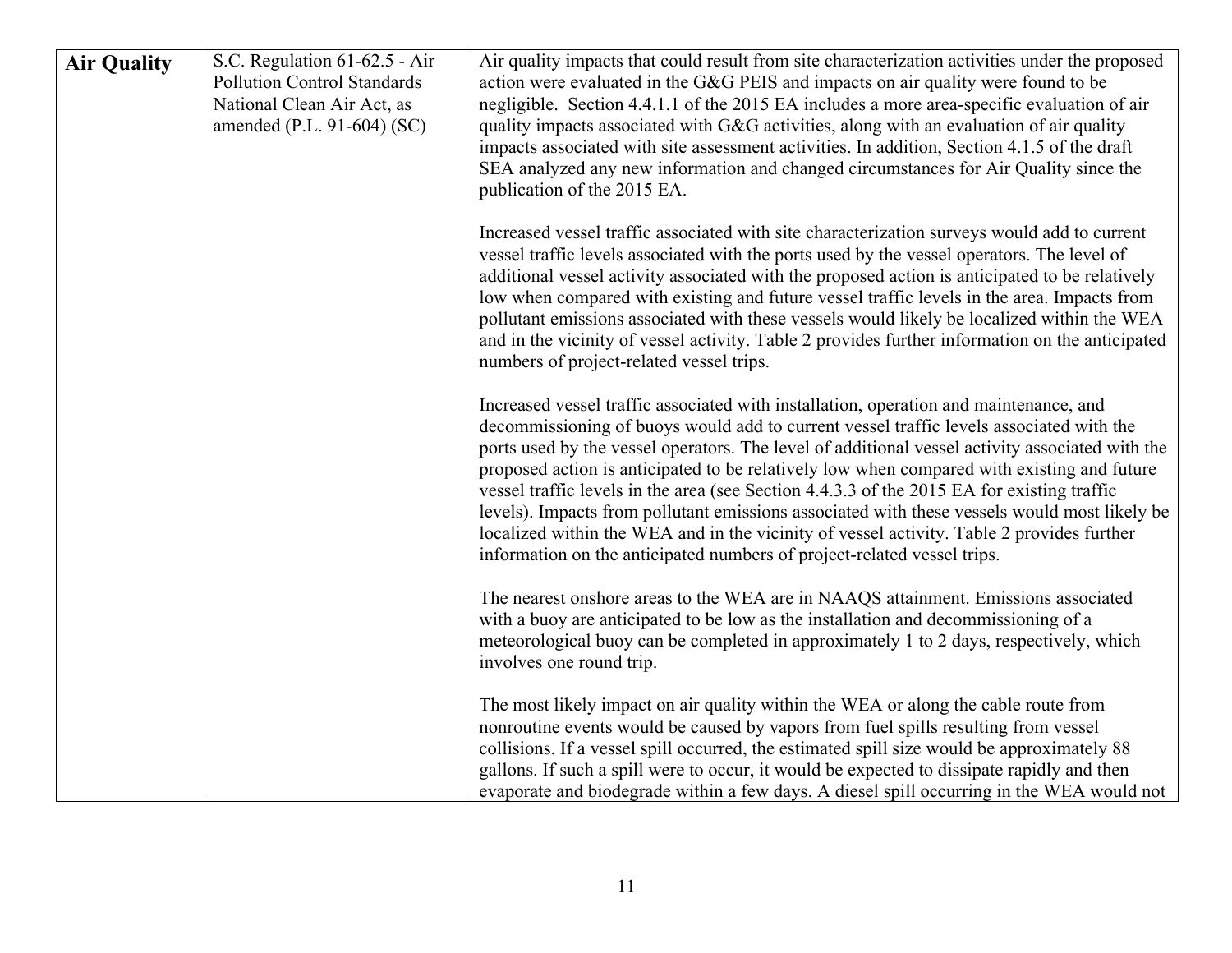|                                        |                                                                                                                                                                                                  | be expected to have impacts on onshore air quality because of the estimated size of the spill,<br>prevailing atmospheric conditions over the WEA, and distance from shore.<br>Although unlikely, a spill could occur in the event of vessel collision while in route to and<br>from the WEA or during surveys. Spills occurring in these areas, including harbor and<br>coastal areas, are not anticipated to have significant impacts on onshore air quality due to<br>the small estimated size and short duration of the spill.<br>Results from this analysis indicate negligible impacts on air quality. Air pollutant<br>concentrations due to emissions from the project would not be expected to lead to any<br>violation of the NAAQS. Class I air quality areas are too distant to be affected by emissions<br>from project activities.                                                                                                                                                                                             |
|----------------------------------------|--------------------------------------------------------------------------------------------------------------------------------------------------------------------------------------------------|---------------------------------------------------------------------------------------------------------------------------------------------------------------------------------------------------------------------------------------------------------------------------------------------------------------------------------------------------------------------------------------------------------------------------------------------------------------------------------------------------------------------------------------------------------------------------------------------------------------------------------------------------------------------------------------------------------------------------------------------------------------------------------------------------------------------------------------------------------------------------------------------------------------------------------------------------------------------------------------------------------------------------------------------|
| <b>Historical</b><br><b>Properties</b> | G.S. 113A-113(b)(4) (NC)<br>15A NCAC 07H .0509 -<br>Significant Coastal<br>Archaeological Resources (NC)<br>15A NCAC 07H .0510 -<br>Significant Coastal Historic<br>Architectural Resources (NC) | The potential impact of the proposed action on cultural and historic resources has been<br>evaluated in accordance with the National Historic Preservation Act (NHPA) and<br>Antiquities Act. See Section 4.4.4.1 of the 2015 EA for additional information on cultural,<br>historical, and archeological resources. Section 4.1.11 of the draft SEA analyzed any new<br>information and changed circumstances for cultural, historical, and archeological resources<br>since the publication of the 2015 EA. Additional information on visual resources is located<br>in Section 4.4.4.6 of the 2015 EA. In addition, Section 4.1.12 of the draft SEA analyzed<br>any new information and changed circumstances for visual resources since the publication<br>of the 2015 EA.                                                                                                                                                                                                                                                              |
|                                        | Section 48-39-150(A)(6) (SC)                                                                                                                                                                     | Geophysical surveys do not affect the bottom and, therefore, have no ability to affect<br>historic properties. Geotechnical and sediment sampling techniques do affect the seafloor;<br>therefore, these activities have the ability to affect offshore historic properties through<br>physical destruction or damage to all or part of the property. However, if the lessee<br>conducts HRG surveys (which serve, in part, to identify offshore historic properties) prior to<br>conducting geotechnical/sediment sampling, the lessee may avoid impacts on offshore<br>historic properties by relocating the sampling activities away from potential historic<br>properties. Therefore, BOEM would require a lessee to conduct HRG surveys consistent<br>with the BOEM Guidelines for Providing Archaeological and Historic Property Information<br>Pursuant to 30 CFR Part 585, prior to conducting geotechnical/sediment sampling and<br>whenever a potential offshore historic property is identified, the lessee would be required to |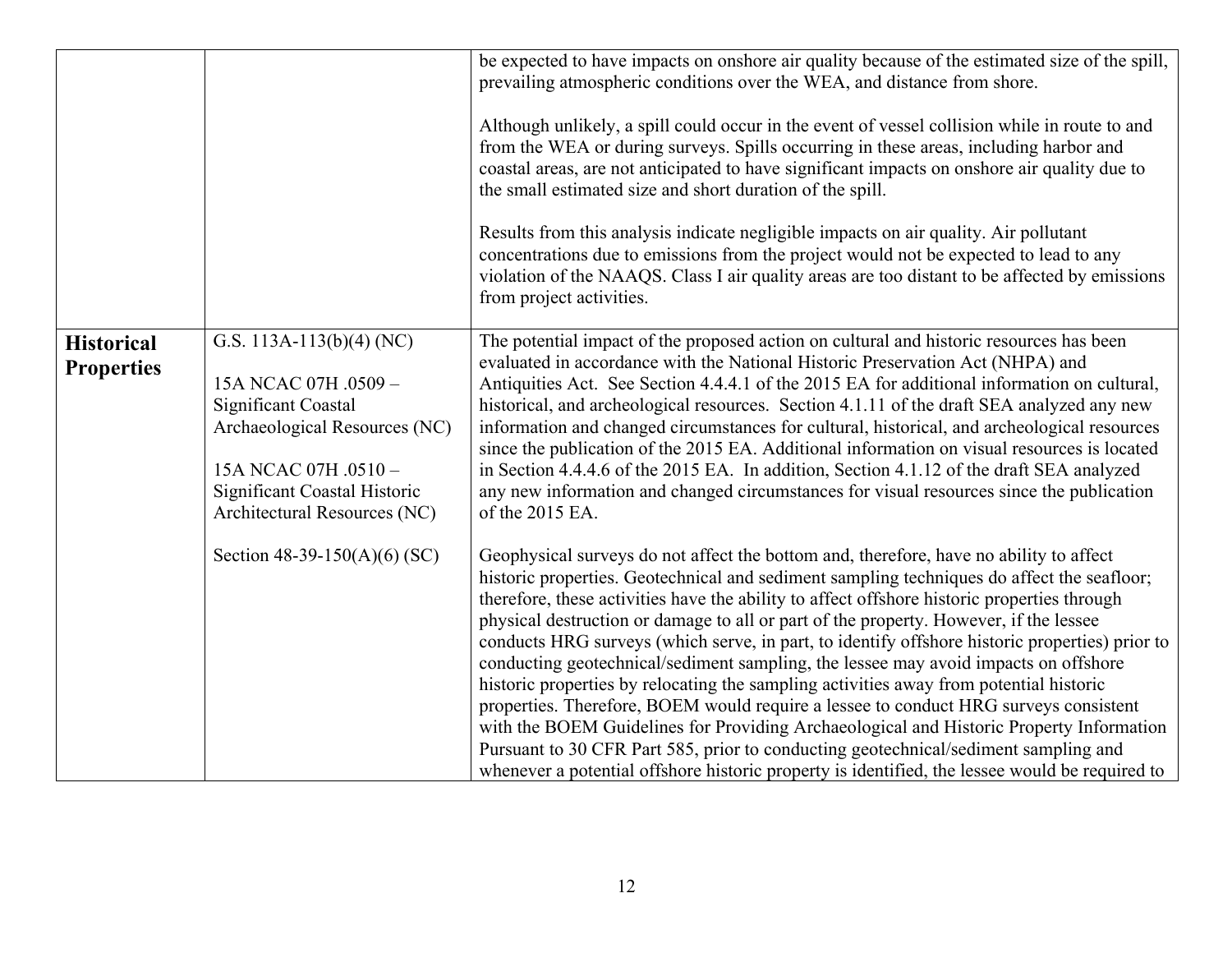|  | avoid it. Inclusion of the following conditions in the lease will ensure avoidance of offshore<br>historic properties.                                                                                                                                                                                                                                                                                                                                                                                                                                                                                                                                                                                                                                                                                                                                                                                                                                                                                                                                                                                                                                                                                                                                                                                                                                                                                                                                                                                                                              |
|--|-----------------------------------------------------------------------------------------------------------------------------------------------------------------------------------------------------------------------------------------------------------------------------------------------------------------------------------------------------------------------------------------------------------------------------------------------------------------------------------------------------------------------------------------------------------------------------------------------------------------------------------------------------------------------------------------------------------------------------------------------------------------------------------------------------------------------------------------------------------------------------------------------------------------------------------------------------------------------------------------------------------------------------------------------------------------------------------------------------------------------------------------------------------------------------------------------------------------------------------------------------------------------------------------------------------------------------------------------------------------------------------------------------------------------------------------------------------------------------------------------------------------------------------------------------|
|  | To ensure avoidance of offshore historic properties, the following conditions would be<br>included in a commercial lease issued within the WEA:<br>• The lessee may only conduct geotechnical exploration activities, including geotechnical<br>sampling or other direct sampling or investigation techniques, which are performed in<br>support of plan (i.e., SAP and/or COP) submittal, in areas of the leasehold in which an<br>archaeological analysis of the results of geophysical surveys has been completed.<br>• The analysis must be completed by a qualified marine archaeologist who both meets the<br>Secretary of the Interior's Professional Qualifications Standards (48 FR 44738-44739) and<br>has experience analyzing marine geophysical data.<br>• This analysis must include a determination of whether any potential archaeological<br>resources are present in the area, and the geotechnical (sub-bottom) sampling activities must<br>avoid potential archaeological resources by a minimum of 164 feet (50 meters). The<br>avoidance distance must be calculated from the maximum discernible extent of the<br>archaeological resource.<br>• A Qualified Marine Archaeologist must certify in the lessee's archaeological reports<br>included with a SAP or COP that geotechnical exploration activities did not affect potential<br>historic properties identified as a result of the HRG surveys.<br>• In no case may the lessee's actions affect a potential archaeological resource without<br>BOEM's prior approval. |
|  | Additionally, during all ground-disturbing activities, including geotechnical exploration,<br>BOEM will require that the lessee observe the unanticipated finds requirements stipulated<br>in 30 4-87 CFR 585.802. The following conditions would be included in a commercial lease<br>issued within the WEA:<br>• If the lessee, while conducting site characterization activities in support of plan (i.e., SAP<br>and/or COP) submittal, discovers a potential archaeological resource such as the presence of<br>a shipwreck (e.g., a sonar image or visual confirmation of an iron, steel, or wooden hull,<br>wooden timbers, anchors, concentrations of historic objects, piles of ballast rock),<br>prehistoric artifacts, and/or relict landforms, within the project area, the lessee must:<br>o Immediately halt seafloor/bottom-disturbing activities within the area of discovery;<br>o Notify the lessor within 24 hours of discovery;<br>o Notify the lessor in writing by report within 72 hours of its discovery; and                                                                                                                                                                                                                                                                                                                                                                                                                                                                                                               |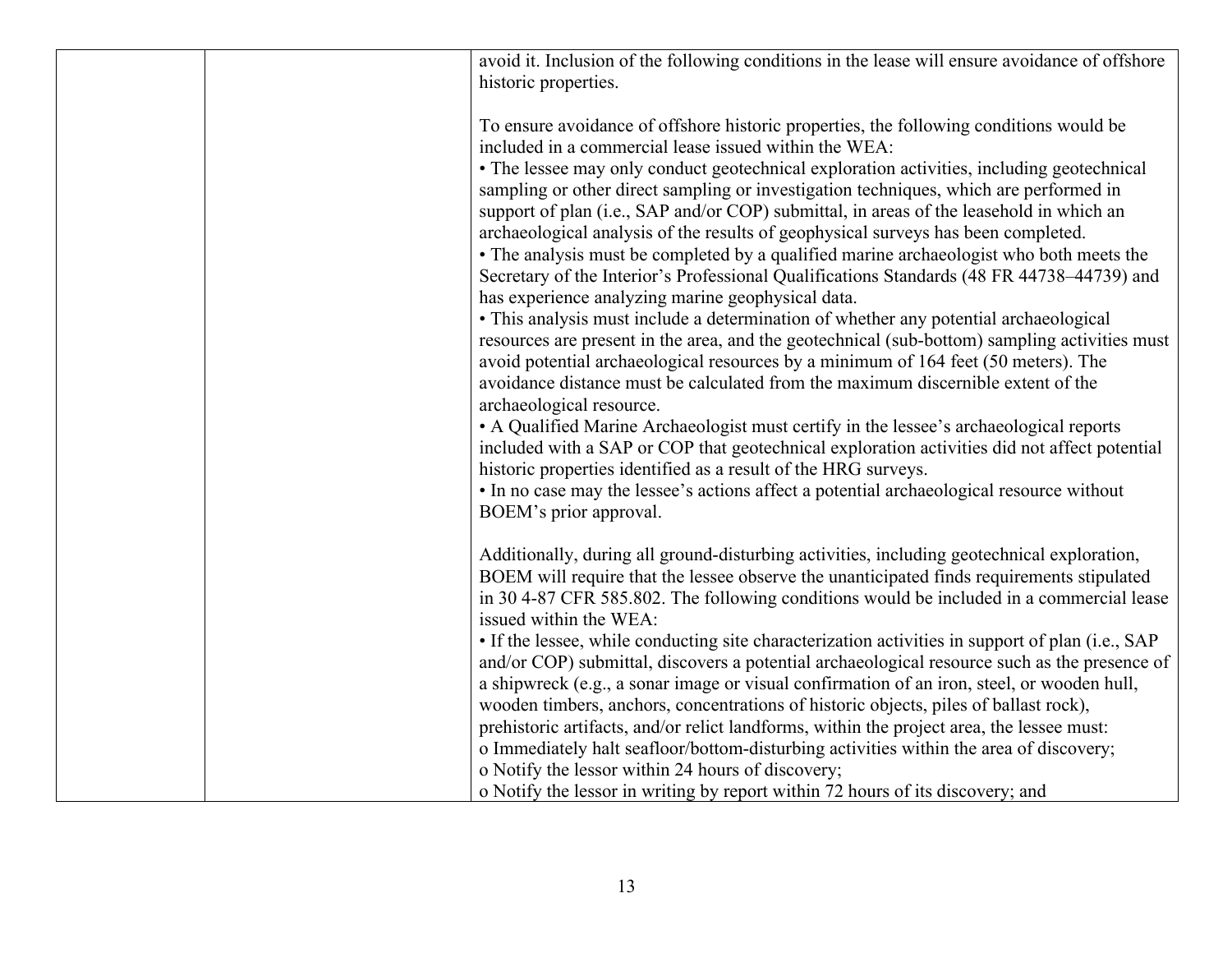o Keep the location of the discovery confidential and take no action that may adversely affect the archaeological resource until the lessor has made an evaluation and instructs the applicant on how to proceed; and o Conduct any additional investigations as directed by the lessor to determine if the resource is eligible for listing in the NRHP (30 CFR 585.802(b)). The lessor will direct the lessee to conduct such investigations if: (1) the site has been affected by the lessee's project activities; or (2) impacts on the site or on the area of potential effect cannot be avoided. If investigations indicate that the resource is potentially eligible for listing in the NRHP, the lessor will tell the lessee how to protect the resource or how to mitigate adverse effects on the site. If the lessor incurs costs in protecting the resource, under Section 110(g) of the NHPA, the lessor may charge the lessee reasonable costs for carrying out preservation responsibilities under the OCS Lands Act (30 CFR 585.802(c-d)).

Finally, onshore historic properties may at times be within the viewshed of vessel traffic associated with HRG survey activities. These activities could introduce visual elements that diminish the characteristics of the property that contribute to its eligibility for listing in the NRHP. However, the increased ocean vessel traffic from these survey activities would be indistinguishable from existing ocean vessel traffic, and these impacts would be temporary and minimal. Therefore, impacts from site characterization activities on both offshore and onshore historic properties are expected to be negligible.

In order to guide its consultation under Section 106 of the NHPA for renewable energy activities offshore North Carolina, BOEM executed a programmatic agreement (PA) with the State Historic Preservation Officer of North Carolina and The Advisory Council on Historic Preservation. The PA provides for consultation to continue throughout BOEM's commercial leasing process and the decision-making process regarding the approval, approval with modification, or disapproval of a lessees' SAP, COP, or other plan. In addition, the PA allows for phased identification and evaluation of historic properties. The PA can be found in Appendix E of the 2015 EA and here: http://www.boem.gov/South-Atlantic-Renewable-Energy-Activities/.

Although the installation of the meteorological buoys affects the seafloor, the lessee's SAP must be submitted to and approved by BOEM prior to installation. To assist BOEM in complying with the NHPA (see Section 5.3.4 of the 2015 EA) and other relevant laws (30 CFR 585.611(a),  $(b)(6)$ , the SAP must contain a description of the historic properties that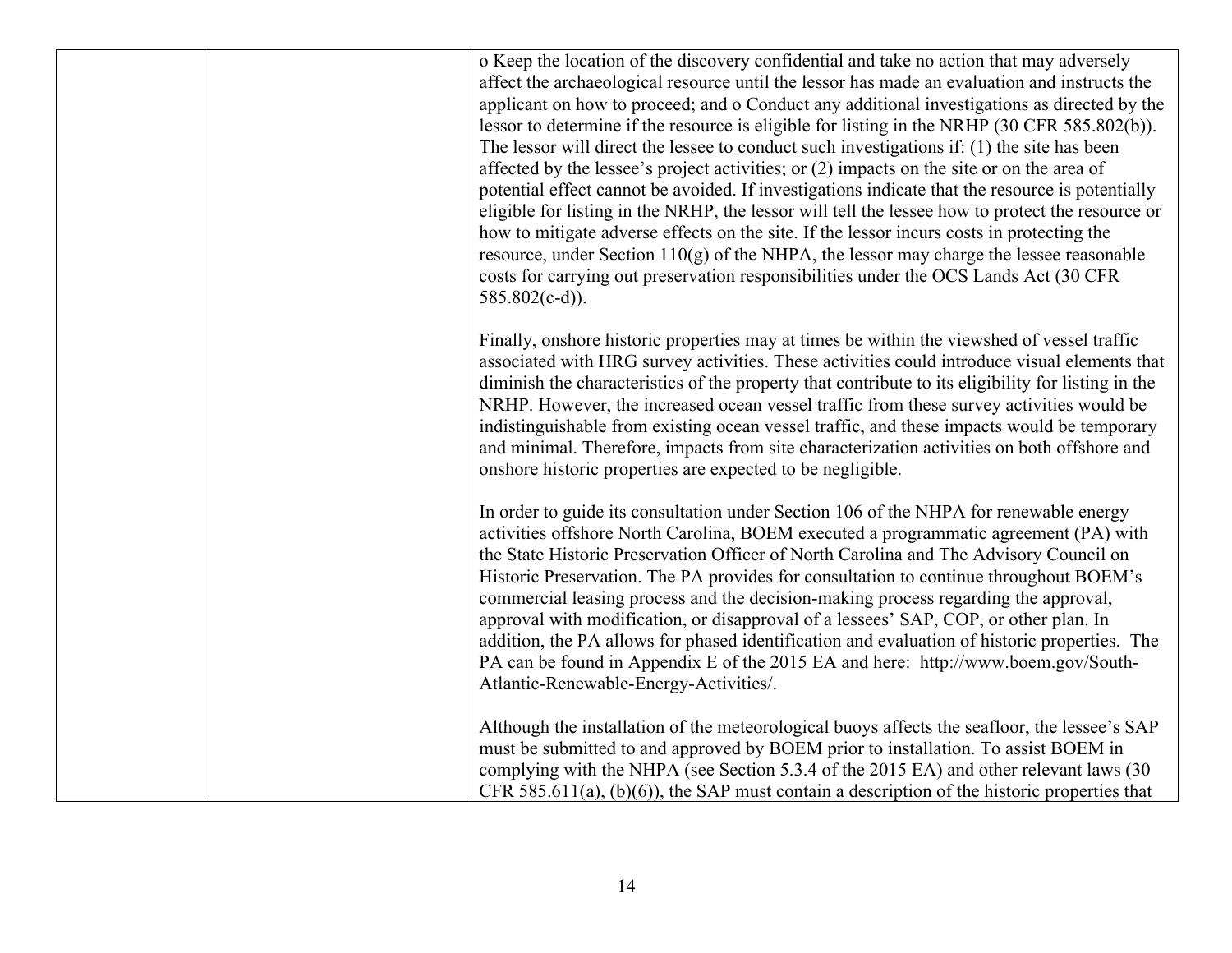| could be affected by the activities proposed in the plan. Under its PA, BOEM will consult<br>with the SHPO prior to the approval of a SAP to ensure potential effects on historic<br>properties are avoided, minimized, or mitigated under Section 106 of the NHPA.                                                                                                                                                                                                                                                                                                                                                                                                                                                                                                                                                                                                                                                                                                                                                                                                                               |
|---------------------------------------------------------------------------------------------------------------------------------------------------------------------------------------------------------------------------------------------------------------------------------------------------------------------------------------------------------------------------------------------------------------------------------------------------------------------------------------------------------------------------------------------------------------------------------------------------------------------------------------------------------------------------------------------------------------------------------------------------------------------------------------------------------------------------------------------------------------------------------------------------------------------------------------------------------------------------------------------------------------------------------------------------------------------------------------------------|
| The impacts associated with the installation of the meteorological buoys would occur from<br>disturbance of the seafloor caused by anchoring of support vessels, placement of mooring<br>anchors, and anchor chain drag. Impacts on offshore archaeological resources within these<br>areas of disturbance could result in direct destruction of all or part of the property and also<br>removal of archaeological materials from their primary context. Although this would be<br>unlikely given that site characterization surveys (including archaeological surveys)<br>described above would be conducted prior to the installation of any structure (see e.g., 30<br>CFR 585.610 and 585.611), should contact between the activities associated with the<br>proposed action and a historic or pre-contact archaeological site occur, there may be<br>damage to or loss of archaeological resources.                                                                                                                                                                                          |
| Should the archaeological surveys reveal the possible presence of an archaeological site in<br>an area that may be affected by activities proposed in a SAP, BOEM would likely require<br>the applicant to avoid the potential site or to demonstrate through additional investigations<br>that an archaeological resource either does not exist or would not be adversely affected by<br>the seafloor/bottom-disturbing activities. If avoidance of the historic property is not<br>possible, BOEM will continue Section 106 consultation under the PA to resolve adverse<br>effects. Although site assessment activities have the potential to affect cultural resources<br>either on or below the seabed, existing regulatory measures, coupled with the information<br>generated for a lessee's initial site characterization activities and presented in the lessee's<br>SAP, make the potential for bottom-disturbing activities to damage historic properties low.<br>Therefore, impacts on offshore historic properties from site assessment activities are<br>expected to be negligible. |
| Because of the distance of the WEA from shore, it is anticipated that meteorological buoys<br>will not be visible from coastal areas and would have no impact on onshore historic or<br>heritage properties. In addition, existing ports and other onshore infrastructure are capable<br>of supporting site assessment activities with no expansion. Therefore, impacts from site<br>assessment activities on onshore historic properties are expected to be negligible.                                                                                                                                                                                                                                                                                                                                                                                                                                                                                                                                                                                                                          |
|                                                                                                                                                                                                                                                                                                                                                                                                                                                                                                                                                                                                                                                                                                                                                                                                                                                                                                                                                                                                                                                                                                   |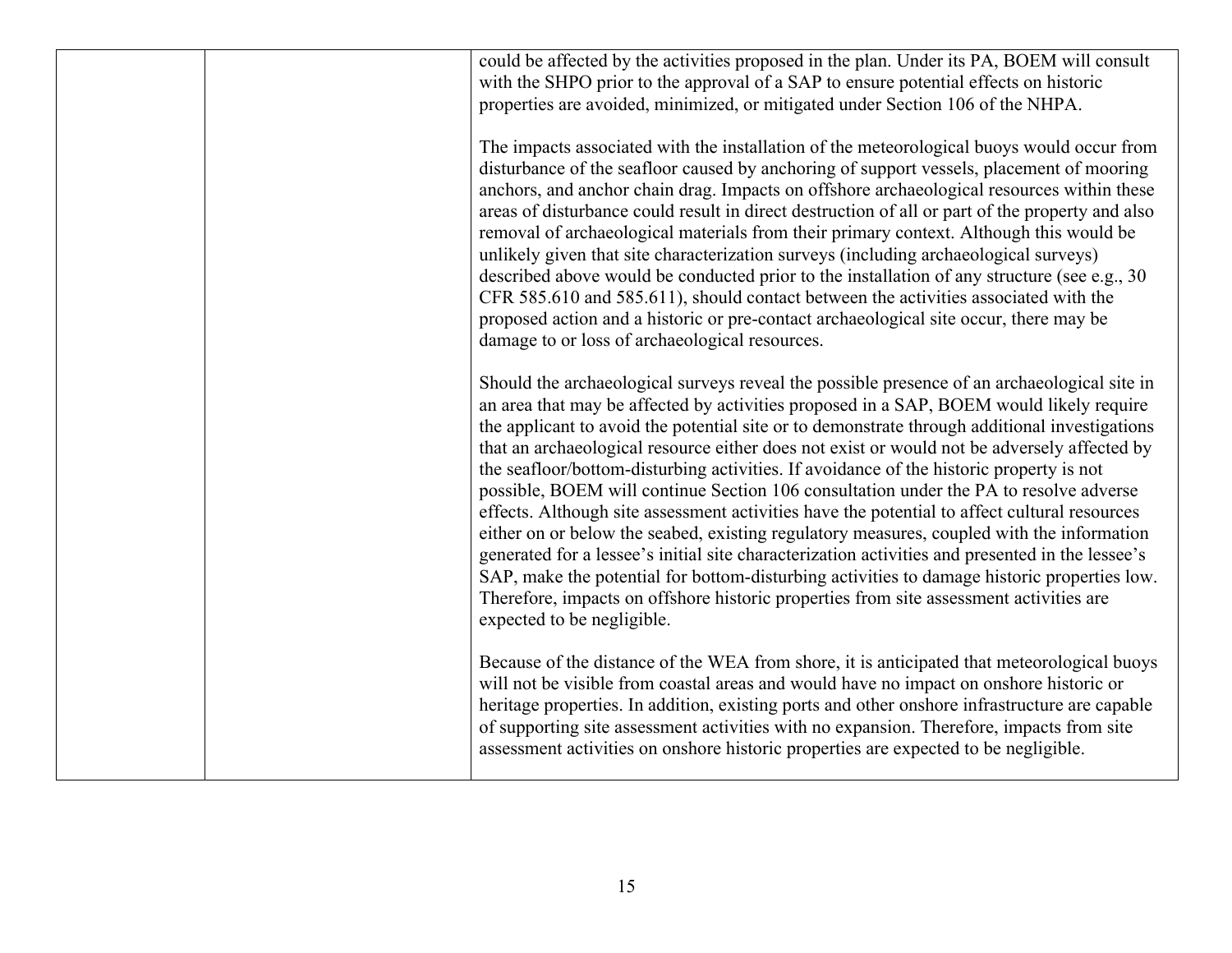| On May 7, 2015, BOEM completed its Section 106 review for the undertaking of issuing<br>commercial leases within the North Carolina WEAs and published a Finding of No Historic<br>Properties Affected For the Issuance of Commercial Leases within the Kitty Hawk,<br>Wilmington East and Wilmington West Wind Energy Areas For Wind Energy Development<br>on the Outer Continental Shelf Offshore North Carolina. The Finding can be found at:<br>http://www.boem.gov/NC-WEAs-Lease-Issuance/.                                                                                                                                                                                                                                                                                                                     |
|----------------------------------------------------------------------------------------------------------------------------------------------------------------------------------------------------------------------------------------------------------------------------------------------------------------------------------------------------------------------------------------------------------------------------------------------------------------------------------------------------------------------------------------------------------------------------------------------------------------------------------------------------------------------------------------------------------------------------------------------------------------------------------------------------------------------|
| Vessel traffic from site characterization activities would be indistinguishable from existing<br>vessel traffic, would be temporary, and would not diminish any historic properties, therefore<br>impacts would be negligible. Installation of meteorological buoys would result in<br>disturbance of the seafloor and could affect archeological offshore resources. However, all<br>offshore archeological resources will either be avoided or (if avoidance is not possible)<br>consultations would occur to resolve adverse effects. Therefore, effects on archaeological<br>resources from site assessment activities would be negligible.                                                                                                                                                                      |
| Since the publication of the 2015 EA, BOEM has collected new information regarding<br>marine cultural resources within and adjacent to the WEA. In 2017, BOEM and NOAA<br>collaborated via an Interagency Agreement to conduct a baseline archaeological survey in<br>the vicinity of the WEA through the investigation of eight potential archaeological sites<br>(Hoffman et al. 2020).                                                                                                                                                                                                                                                                                                                                                                                                                            |
| These investigations included direct observation and documentation by archaeological<br>scientific divers, including the completion of scaled photogrammetric models of site<br>6577K-1, Lady Margaret, City of Houston, and the 27.162-meter wreck. In addition to<br>confirming the location of each site and documenting the extent of visible remains,<br>background research was completed to assist in providing a preliminary recommendation<br>regarding each site's potential eligibility for listing in the NRHP (see Table 4-1 of the draft<br>SEA). Based on the results of these investigations, avoidance buffers were recommended<br>for five of the sites based on potential eligibility for listing in the NRHP, while no further<br>investigations were recommended for the remaining three sites. |
| The results of the 2017 marine archaeological investigations of the WEA do not<br>substantially change the analysis and conclusions of the 2015 EA. Impacts to any marine<br>cultural resources, including any of the five historic properties described in the 2017 study,<br>would be unlikely because archaeological surveys conducted during site characterization                                                                                                                                                                                                                                                                                                                                                                                                                                               |